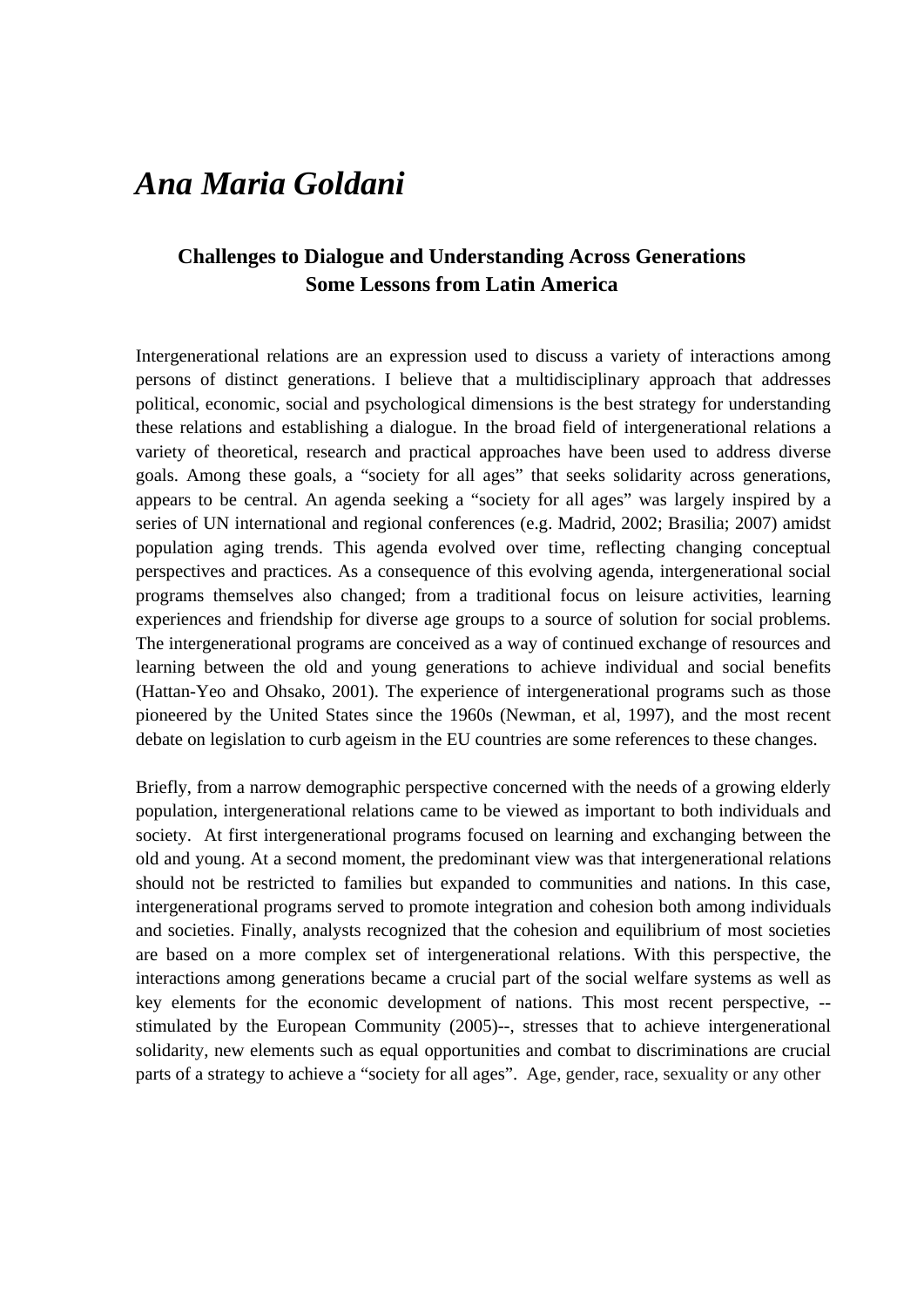prejudices and discrimination are not acceptable.

#### **Some conceptual and methodological distractions or key issues to consider**

The role of institutions in improving or limiting intergenerational relations has been mostly discussed in terms of the family, the state, communities, and the labor market. In the spirit of broadening the agenda towards a "society for all ages", I would like to suggest three elements to be considered in the discussions for improving dialogue and understanding across generations.

I. The key structuring role that social networks plays in the process of interactions across generations. The idea is that wellbeing and levels of solidarity should be viewed as an outcome of chains of influences that are neither random nor deterministic. The improvement of intergenerational relations would not be facilitated by mere ideas, cultural or material bases, but they would also be produced in the intersection of external shocks and network configurations (Collins, 1998). One way to see this influence could be through the social capital individuals acquire through the resources they have access to via different networks. Therefore, fostering dialogue and understanding across generations involves a broad range of institutions and actors as well as the recognition of both the cooperative and the conflictive aspect of interactions across generations. The potential conflict of interest across generations has been largely discussed in terms of the economic inequalities between age groups, and was inspired by the "intergenerational equity" perspective. Another approach, the "political economy of aging", sharply contrasts with the equity model. This approach considers the contract between generations in terms of socially constructed roles, relationships, dependencies and obligations at micro (family and kinship) and macro levels (state, market and policies). It offers more room for the discussion of both the cooperative and conflictive aspects of intergenerational relations (Walker, 1993). The bulk of the studies on generational relations in both perspectives recognize the existence of some conflict between generations but there is much disagreement about the nature of the conflict depending on the theoretical approaches as we discussed for the Brazilian case before (Goldani, 2005).

II. The so called principle of "intimacy from a distance" appears to be the current desirable mode of interaction among generations. In a few decades, strong social and economic changes have promoted transitions from a family world governed by traditional norms and gender roles to diverse forms of individual autonomy. As a consequence the expectations of support and

<sup>&</sup>lt;u> 1989 - Jan Samuel Barbara, politik eta politik eta politik eta politik eta politik eta politik eta politik e</u> <sup>1</sup> A wider debate about the potential of promoting relationships and exchange between the young and old as an integral *part of social and public policy and based on different national experiences, is presented by Hattan-Yeo and Ohsako (2001).*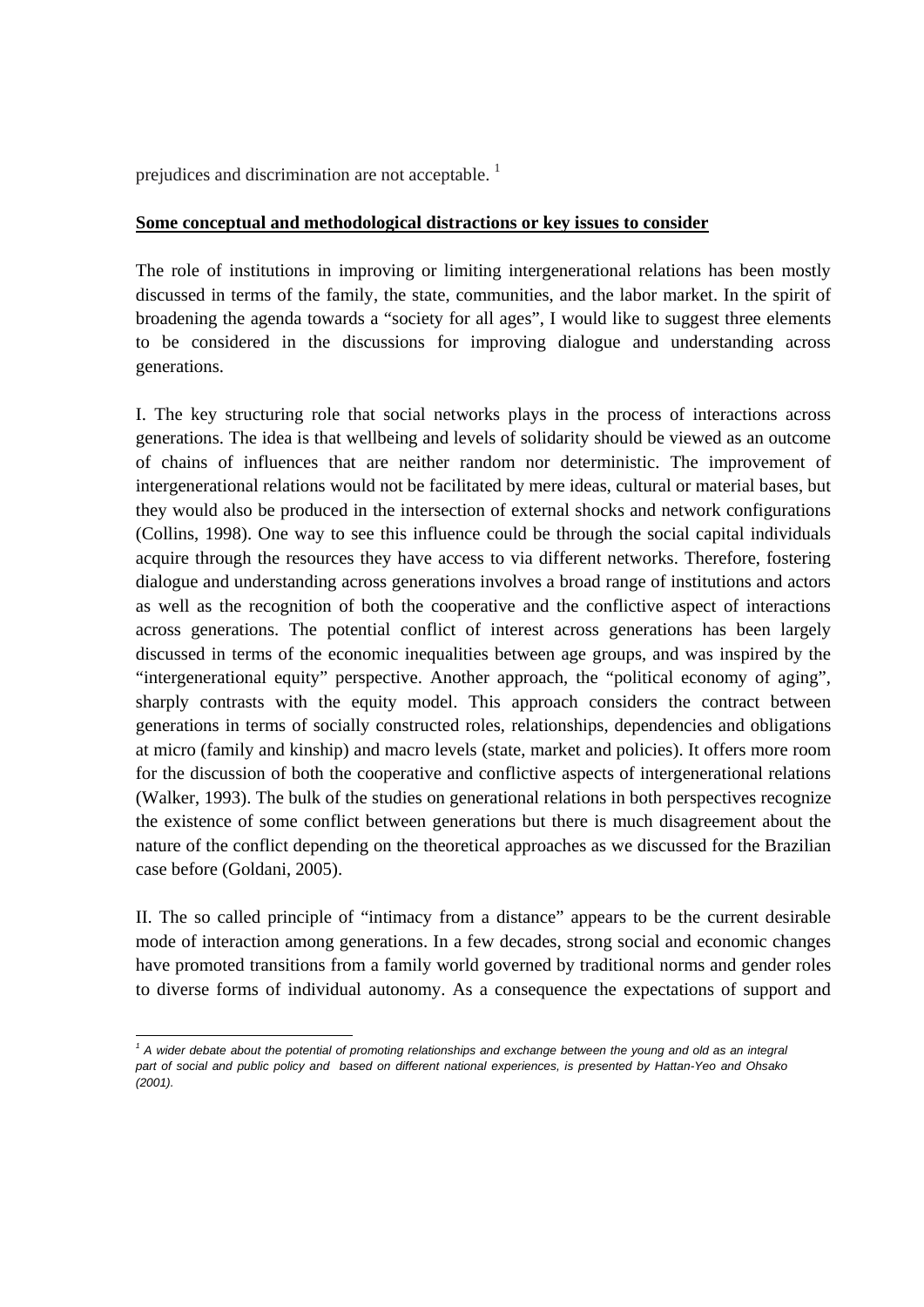personal exchanges were redefined and rather than cohabitation, is the growing "intimacy at a distance "that makes logistics of intergerational relations more complex. The globalization of singledom, meaning the rise in the number of people who are living alone can be viewed as an example of these changes. A large-scale trend, with diverse forms and rythms, singledom is associated with the process of individual autonomy and search for identity, and it varies by country depending on the level of development of the individualization process. Although singledom could represent an extra source of support for the old and the reinforcement of intergenerational relations, its effect is way more complex. Single women keep a greater distance between themselves and their parents than married women. They don't want to be seen as old maids going out with their old parents or to confirm expectations that as singles they are available to do the "care" work. Singledom is also seen as a risk to society to the extent that it threatens the reproduction of the family which is considered central to the process of intergeneratinal relations (Kaufmann, 2008). In fact, kinship continues to play a very important role, and the desire to stay in touch remains strong. However, such ties often take an elective and occasional form, as members of the family network hold tightly to their autonomy, at all cost.

III. The influence of a sophisticated media system, --in the context of global flows of people, ideas and images-- challenge local cultures and reinventing relations across generations. The technological dissemination of ideas and images across national boundaries also challenges people's values, norms and beliefs. Participants in computer networks form new types of communities that become very real and important part of their everyday lives. The cyberspace community can be solidary faster than any other community, not only in political upheaval, as demonstrated by recent events, but also in providing economic, emotional, medical and various types of support to their members. These networks represent more than channels of information; they are also channels of interpersonal connection (growing dating sites are only one example). In the actual context of short-term relationships, rapid flows of people, and instability, Rubin (1996), suggests that computer networks could well become the twenty-first century's "ties that bind". The connections between people through computer networks have both limiting and liberating potential.

### *What should we do? Which questions should we try to answer?*  **To Improve the Dialogue and Understanding of Relations Across Generations**

By identifying some critical conditions that promote or impede dialogue and understanding across generations, we can also inform policies to advance the agenda for a society for all ages. We agree that although "families still may value the elder as the transmitter of cultural lore, preparing younger individuals for life in the modern and more complex world has become a function of wider social groups that are non-familial" (Newman and Hatton-Yeo, 2008). There is now a need for new paradigms that include not only changes in families but also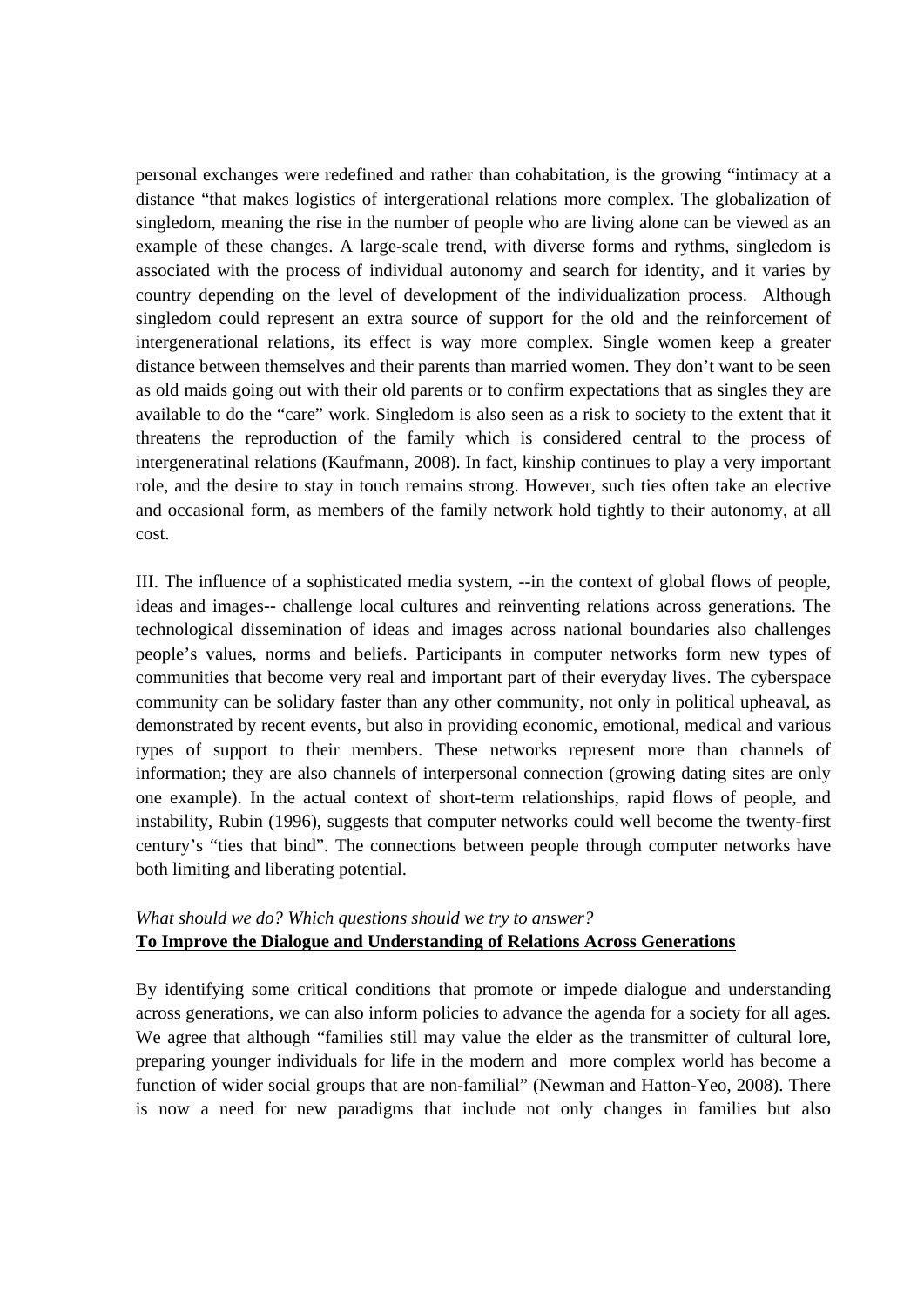"extrafamilial" aspects. Thus we would like to suggest some of the elements we consider important in rethinking relations across generations.

1. Drop the idea that solely certain type of family arrangements can predict the quality of intergenerational relations. Pay attention to the diverse and fluid family arrangements and how this dynamic can help or restrain interaction across generations. People living in non-family households also have family responsibilities but they usually are not "counted", either for society or by their employers. Individuals who spend several days a week caring for an aging parent in the parent's separate residence (one in four American households today is providing substantial time and care to an ageing relative, and more than half of all households say they are expected to do so within the next 10 years). Or as was said before, "the place where we keep our clothes isn't always the only place where we keep our commitments".

2. People's new life styles, combined with the undeniable changes in couple arrangements make it increasingly hard to capture new family realities in old survey categories. Thus, using such categories to talk about families and relationships across generations has policy consequences. Many people now live so much of their lives outside marriage and we should raise our expectations for, and commitment to other types of relationships. We need to restructure both work and social life so we can reach out and build ties with others, including people who are single and divorced. Women who entered the work force discovered social contacts and friendships outside home and need deep emotional connections with others, not just their husbands. Studies in the US found that men and women with confidants beyond the nuclear family were mentally and physically healthier than people who relied on just one other individual for emotional intimacy and support (Coontz, NYT OPED 2007).

3. Mutual understanding across generations is associated with how attitudes toward equality in the family shift across and even within generations. How are these attitudes shaped now and how do they translate into interaction? The balance between family and work didn't change much within the families, by gender and across generations. Women all over the world already figured out how disadvantageous their traditional responsibilities of care can be. In fact,

individual's life course and family needs can conflict and compromise the idea of cohesion or solidarity. Shifting opportunities and constraints are a big part of the story and shape rational decisions. However, there are also changes in individual attitudes and values that lead people to prefer more egalitarian relationships and domestic arrangements (Treas and Drobnic, 2010). Therefore, as Amartya Sen noted, family is a "space of cooperative conflict" and this is is a good way to begin the dialogue about relations across generations.

4. Vulnerability in relations across generations has to do with power structures, which are shaped or sometime modified by provincial or local customs. A global view of intergenerational relations must be sensitive to the diversity in which these powerful canons of authority exist. Thus, in order to compare models of interactions between generations, we first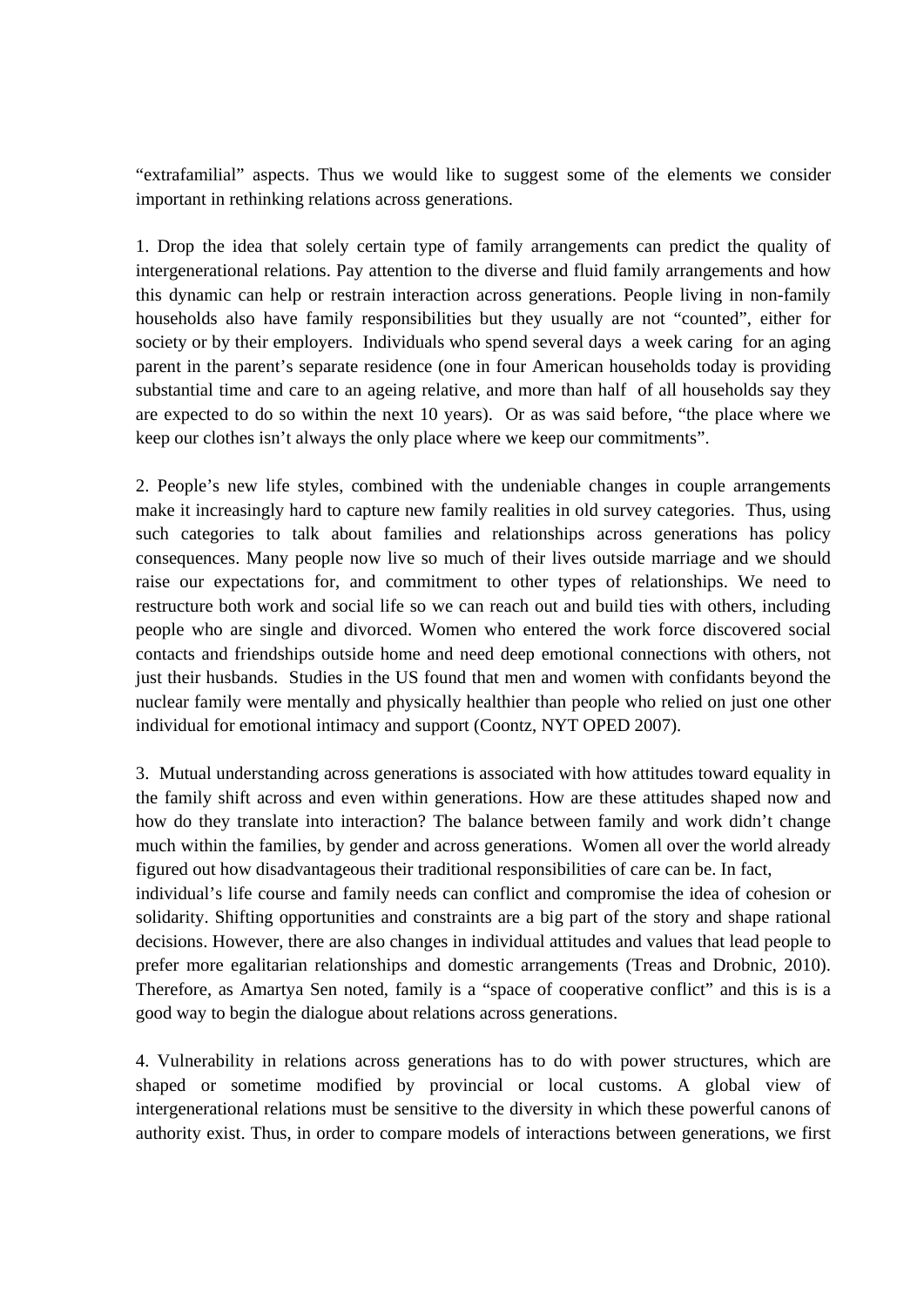have to understand some of the local history in terms of the norms, rights and duties and consider the roles of different institutions. How can different institutions and actors in a specific society provide resources to enhance solidarity across generations? How much should inequalities (income, race, ethnicity and gender) among individuals be considered in designing new intergenerational programs?

5. What is important is not the contribution of each generation but most of all the value each generation adds through its relation with others to the community, society and individuals. The relationship between generations produce more benefits that the sum of their contributions and the emphasis should be put in the concept of synergy as something relatively new in the field of intergenerational relations. The idea is that the whole is bigger than the sum of its parts refers to the set of actions performed by generations in search for certain goals. In this interactional process, generations become connected among themselves and will be affected in their profiles. It is important to note that the synergetic movement will not happen randomly but it results from a series of elements that favor its occurrence. Some of these issues are already considered in a new social paradigm that advanced the notion of synergy between various aspects of a community's social structure (Newman and Hatton-Yeo, 2008).

#### **Final Remarks**

Despite the emphasis on the role of institutions in shaping relations across generations, (family, state, market, media, religion, etc..), the fact is that our societies are made by individuals and after all it will be their actions and inactions that will determine how interactions and solidarity across generations will form in the future . The rapid pace and amount of societal changes all over the world is challenging the various social contracts (gender, kinship, and policy) which makes some people feel unsettled. There is also an idea that traditional solidarities across generations are at greater risk than ever before. However, I would like to argue that the increase in such risks and the changes on the old ways of interacting, for example within the kinship group, doesn't mean a breakdown of institutions like the family. We should remember that in periods of strong changes there are also greater opportunities to do things in better ways (or worse ways too), depending on individual and societal structures. Therefore, in this moment of critical transitions, the future of intergenerational relations will depend on the actions of different actors.

The huge scale of contemporary uncertainty is a product of history and from the most recent wave of modernity in Western countries; individuals have discovered a new sense of autonomy and a wider range of choices that now exist in most of the domains. Although historical events may have set the stage for current behaviors across genenerations, it is only by systematically challenging traditional hierachies and by learning and practicing new forms of interactions, that we will be able to achieve a genuine improvement in intenerational relations. One of the major techniques for avoiding conflict involves building on each generation's strengths and allocating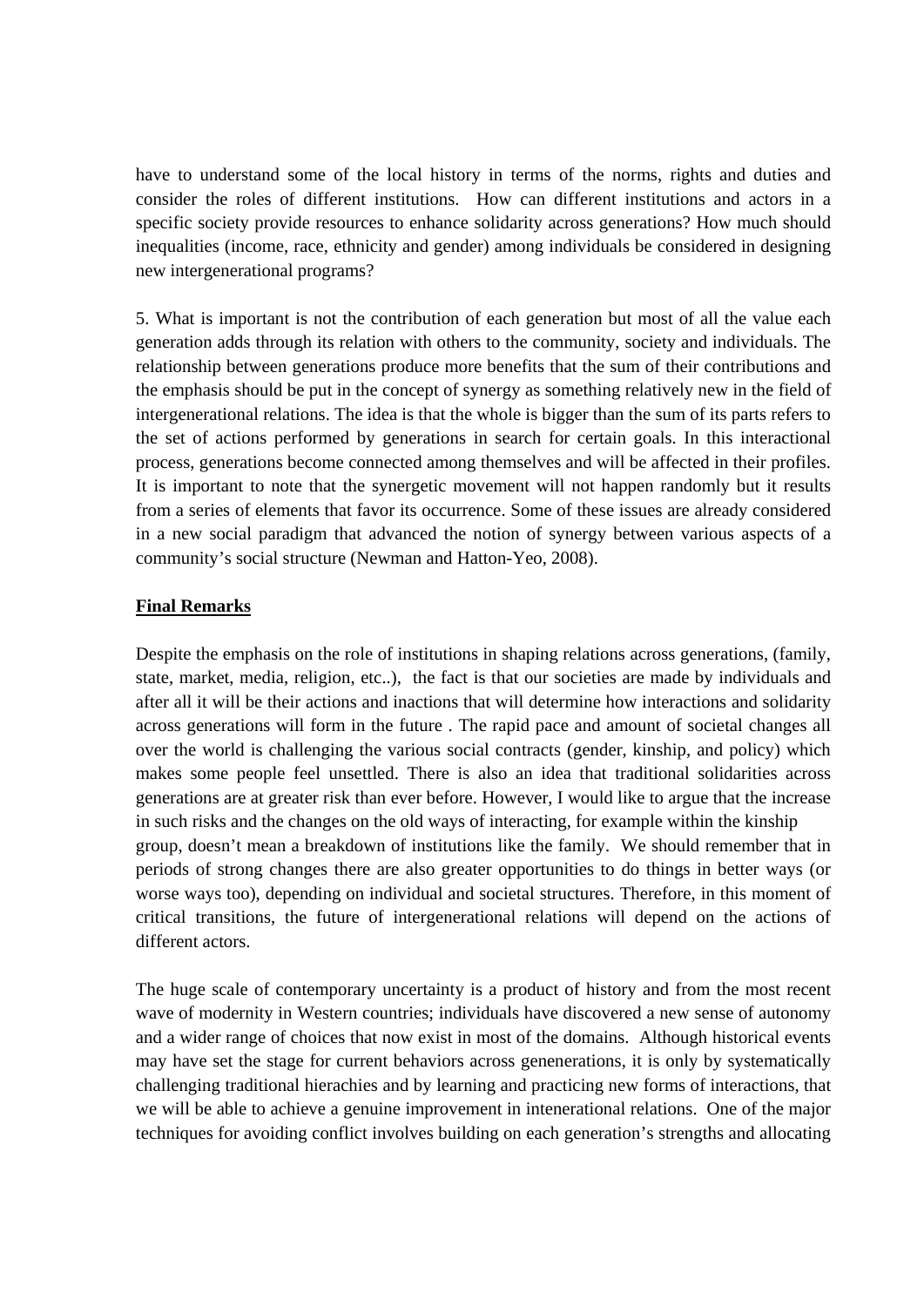complementary roles. Then, it is not enough to analyse the opposing positions of young and old generations as simply an inheritance from the past, and it is even less important to consider it purely as a biological age factor. It will be from modifications in the interactional mechanism itself that improvements will be possible. Equality of opportunities across generations and respect for the individual is a far cry from the imposition of hierarchical and imposed assignation of roles. Finally, the conflict between the ideal model of intergenerational relations and the reality of relations across generations will continue challenging our discussions for a very long time to come.

#### **Some Lessons from Latin America**

It is a commonplace to say that Latin America is the most unequal region in the world. The region is characterized by relatively low levels of GDP, high social and economic inequality and it is in the middle of a profound demographic changes. Compared with other emerging regions, Latin America has a relatively large public sector and a rapidly-ageing population, combined with one of the world's highest levels of inequality in income distribution (CEPAL, 2010). At the same time, it is well accepted that there are variations among the countries of the region, limiting any generalization about the current situation and the future of the intergenerational relations. Regarding interaction across generations, there is a strong tradition of solidarity among family members in the region although at this moment it is said that there is a "crisis of care" ("una crisis del cuidado"), as a result of a simultaneous reorganization of the salaried/paid work (trabajo salarial remunerado) and the non-paid domestic work. Both occur in the context of a continued rigid sexual division of domestic work and gender segmentation on the labor market. These assymetries are expected to be threatening the continuity and equilibrium of traditional arrangements of care in the Latin American societies. (Espejo, et all. 2010).

Latin America is still a relatively "young region" and the current financial crisis that left record numbers of people jobless had a particularly harsh effect on young workers. Although much of Latin America is recovering faster than elsewhere, the International Labor Organization (ILO) estimates that 600,000 young people in the region have been left unemployed by the crisis – putting a strain on governments and reversing gains made from 2003 to 2008. It also put strain on the majority of household-families that are heavily concentrated in their activities of childrearing. The structure and distribution of households through life cycle stages help to understand the challenges for care activities in the region. A generational typology of households in 2008 shows that 5.6% of households were multigenerational, 36.9% onegenerational, 48.2% without elderly adults, 9.1% with no children present and 0.3% without an intermediary generation present. Consistently, the distribution of these households by life cycle stage shows the majority in the stage of expansion (17.2) and consolidation (33.4) ; while households in the initial stage of formation were comprised of 10.2% married couples with children and 4.5% without children. Only 10% of households were formed by old couples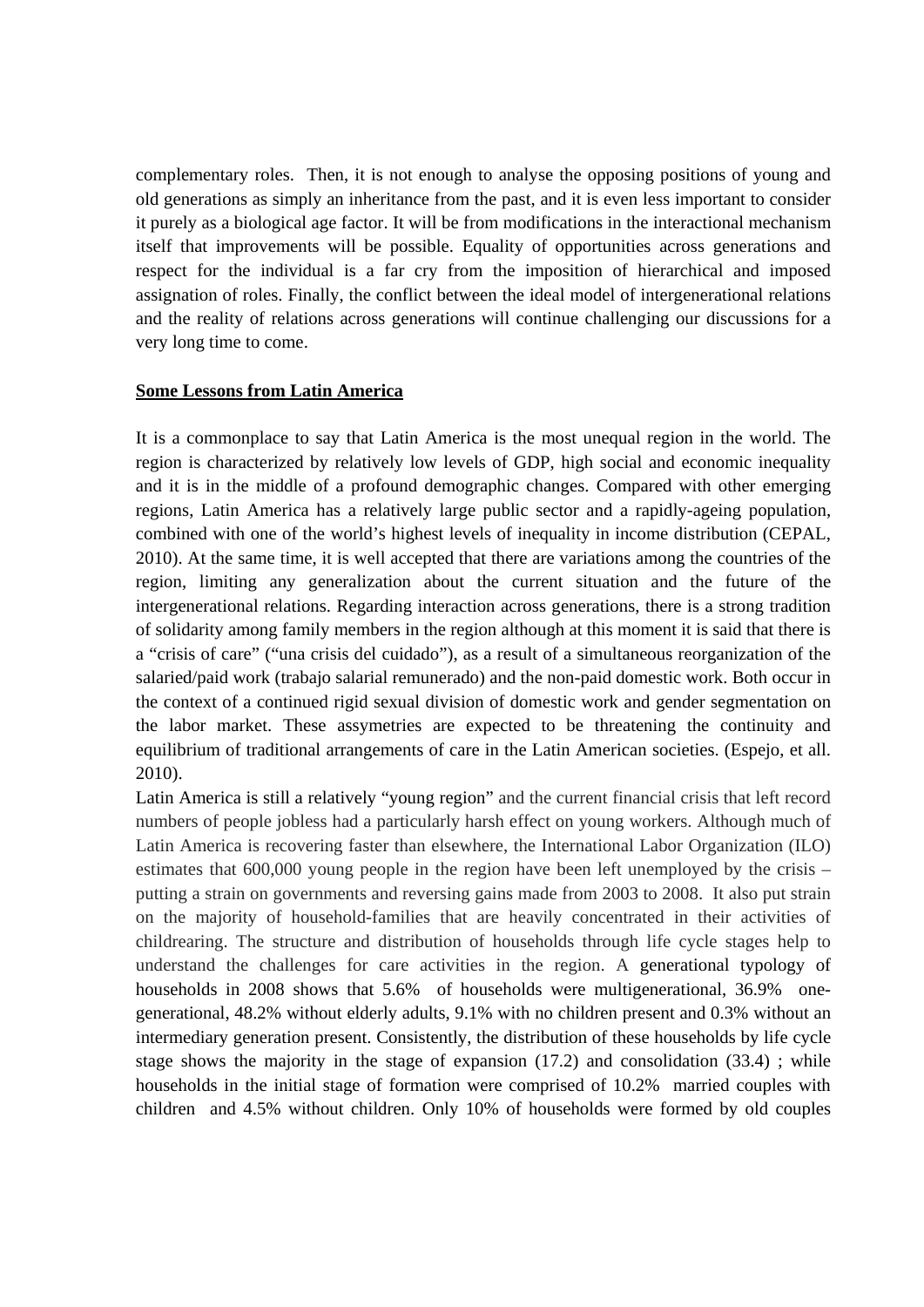without children present and 24.6% were couples with children leaving home ("shirinking stage") (Rico, 2010).

The challenges of high levels of unemployment that mark the present and the future of the young generation appear as good examples of how "social risks" are related to intergenerational practices. Unemployment among young workers is typically about two to three times that of adults in the region. In 2008, of 18 countries in Latin America where data was collected, 13.4 percent of young people were unemployed compared with 4.5 percent of adults. Even more worrisome, nearly 20 percent of youth in the region are neither studying nor looking for jobs, threatening to become a "lost generation," according to the ILO. Despite the recent improvements in the Brazilian economy and in the system of redistribution of economic and social benefits, challenges remain. The 2009 ILO report shows that those under age 30 make up 60 percent of the unemployed. The youth thus face a series of contradictions that deepen conflicts with the adult world. At the same time that globalization requires more education and skills, they have less access to employment and at the same time that they are exposed to new technologies and sources of information, they are left out of decision-making power. They have greater individual autonomy but less financial autonomy. All of this matters because it could create a frustrated 'lost generation' of young adults who give up on career aspirations and they may turn to crime or illegal activities. Their family trajectories are also affected because they lack resources. Youth can't get married or start their own families and they end up staying longer at home and in need of support.

The most recent Social Panorama for Latin America recognizes that unlike previous economic crises, the region faced the 2009 crisis in better conditions, thanks to a set of new public policies which lessened the impact on social and work conditions (CEPAL, 2010:11). The novelty is the institutionalization of a series of social programs that seems to be a reference for a new stage of development in the region. Among those, the Conditional Cash Transfer Programs gained special attention and by the end of the 1990s, they became a common strategy to combat poverty in the region. These programs, mostly focused on poor families with children begun as early as 1981 in Chile and with different formats: Argentina (1997), Brazil, (2003), Chile (1981, 2002), Colombia (2001), Costa Rica (2000), Dominican Republic (2005), Ecuador (2003), Honduras (2000), Jamaica (2001), Mexico (1997) and Peru (2005). Therefore, Latin America countries, like those in other developing regions, are implementing a series of cash transfer programs that are oriented towards the children and the population in situations of "pasividad laboral", which is equivalent to unemployment or even retirement (Lo Vuolo, 2010). Some other examples have to do with the non-contributive pensions among person at old ages. Some of these examples are: the experience of the non-contributive universal pension system in Bolivia called "Renta Dignidad", the universal food pension in Mexico city called the "Pension Alimentaria Universal", and the non-contributive rural pensions in Brazil. Recent results suggest that Conditional Transfer Cash Programs (CCT) benefit 20% of Latin American families with children and youth under very high levels of poverty. Simulation analysis show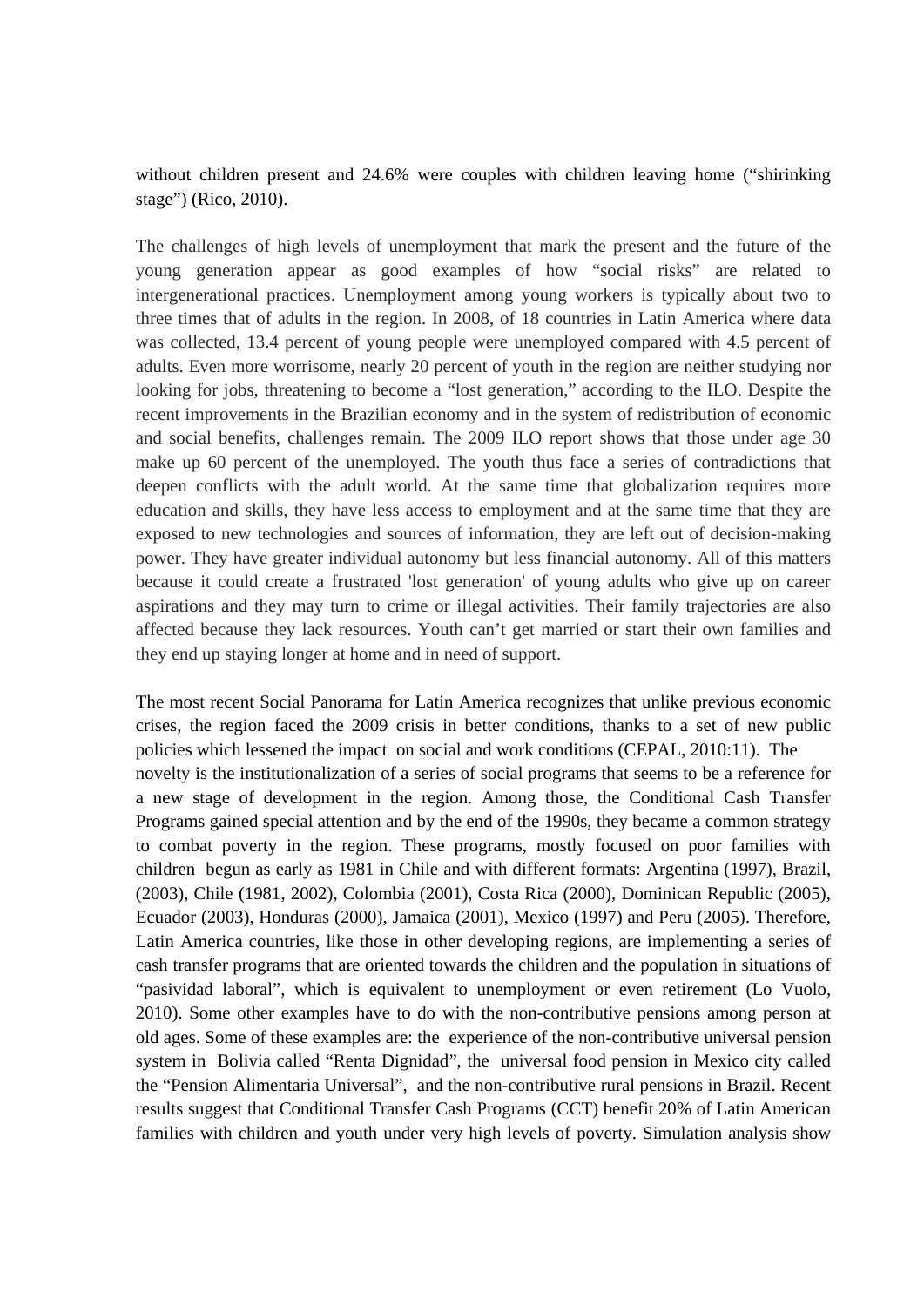that those programs would be able to reduce between 25 and 30% of poverty in countries like Guatemala and Nicaragua, if they were expanded in the current format. CEPAL's report suggests that cash transfer programs should continue and the distribution should consider age group needs under a life cycle perspective. And the World Bank (2009) suggests that these programs are efficent tools in the short run by cutting poverty measured by income and in the long term it increases the formation of human capital by maintaining children in school, and as such they function as a mechanism to disrupt the inherited character of poverty in the region. A critical perspective of the CCTs sustain that they do not represent improvements in social policy regarding developmental models but in fact they still represent an "assistancialistrepressive and productivist paradigm" ( paradigma asistencial-represivo y productivista) which was part of social policy in Latin America for a long time. The main argument is that the discourse of human capital in relationship to the expenses of children didn't change the essence of these policies. The programs only add new criteria to measure the meritocratic efficiency of expenditures, which remain very low in comparison to most social spending items in these countries (Lo Vuolo, 2010).

*What are the roles of public and private transfers resources across generations today and in the future?* 

#### **The Latin America Case**

The "Social Panorama of Latin America", (CEPAL, 2010 ), which focuses on the life cycle and on the reproduction of unequal opportunities for sustainable social mobility over an individual's lifetime for the region, is our main source in trying to answer the above question. This report mostly discusses how differences created and consolidated during childhood and youth stages of life entrench the intergenerational reproduction of poverty and inequality. The findings presented by the "Social Panorama in Latin America" respond to a growing interest in public transfers as a mean of combating poverty and inequality in the region. In doing this, it improves former studies in the region by controlling the effects of transfers on both age and individual's socio-economic status.

The overarching message of this report is that "the position on the social scale is more than the sum of personal circumstance, effort and decisions. There is a structure of opportunities provided by States, markets, families and communities that are largely beyond the individual's control and that colour prospects for social mobility and access to well-being" (CEPAL, 2010: 1). By sharing this message, I would like to note that it is in the context of these institutions that the process of intergenerational relations will be shaped. However, as was said before, the social networks play a crucial structuring role in this process, by providing for the needs and opportunities of individuals across generations.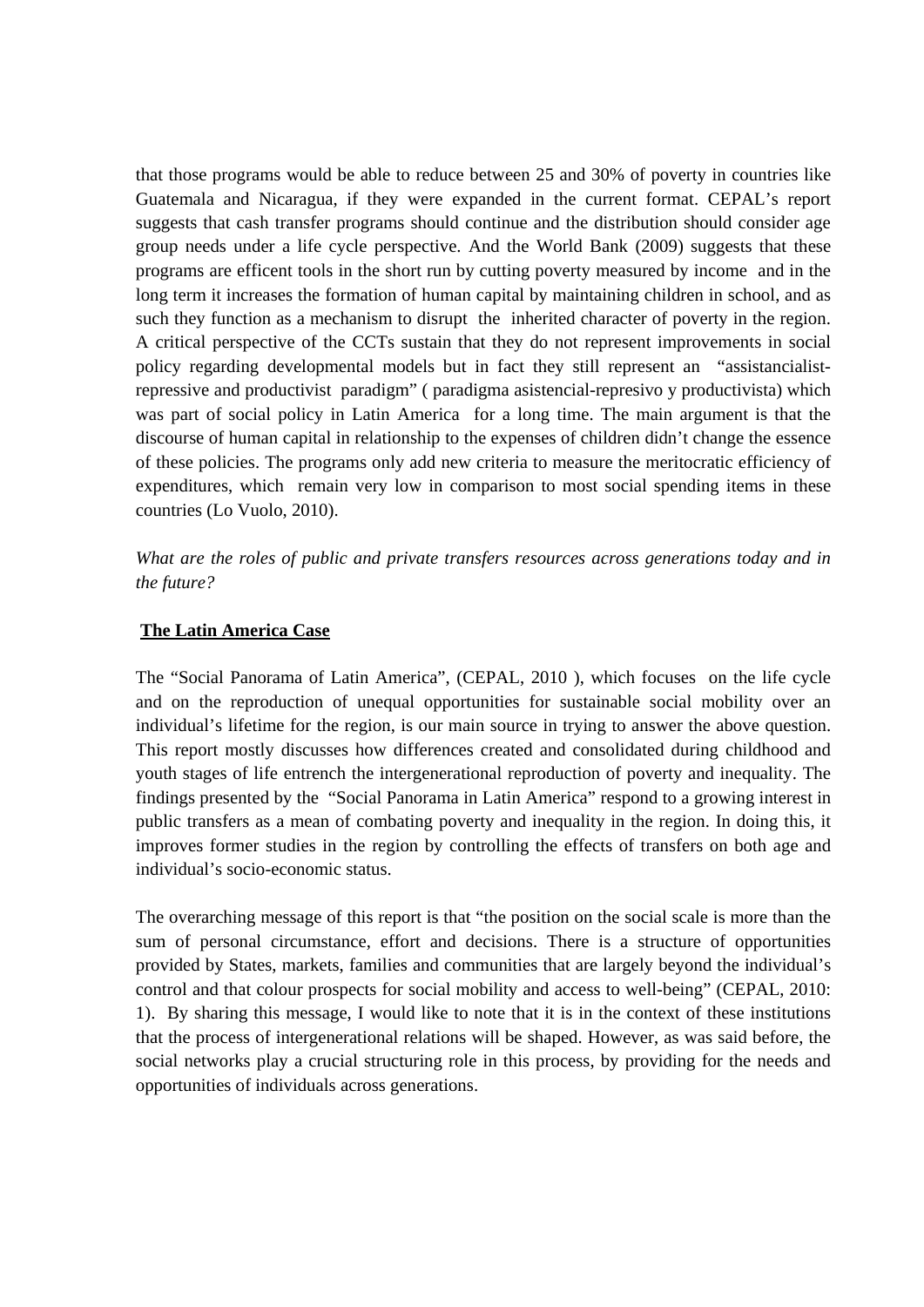#### **Some Findings**

The Social Panorama for Latin America in 2010 suggests that "the State's transfers and its regulatory mechanisms fall short of the mark in addressing inequalities of origin. In other words, the start in life for the children of Latin America depends a good deal on family circumstances. Families, in turn, depend a good deal on the market and receive little support from the State". Therefore, the lack of robust transfer systems targeting families with children; limited coverage, care and protection by the State during infancy; low penetration of preschool systems; short school days; the system's inability to retain students during secondary school; and the lack of support for young people and young adults as they become autonomous: these are all factors that dramatically limit the prospects for future social mobility for children born into lower- income sectors.

The analysis of the role of education as one of the State's best tools for reversing the intergenerational reproduction of inequality and decoupling an individual's social background from future well-being outcomes concludes that the region has not turned the education system into a driver of equal opportunity. Because, while there have been significant advances in education in recent decades, expanding access has also led to greater supply-side segmentation in attainment and in quality. Thus, social and cultural disadvantages that burden lower-resource students as they enter the educational system are compounded by access to lower-quality education services than are available to students with more resources and then it reinforces the inequality of their learning paths.

The system of public and private transfers centre on age groups that tend to consume more than they produce: children and young people, and older adults the report conclude. The main argument here is that the high concentration of poverty in the early stages of life, the low level of public transfers targeting children and young people and the segmentation of educational attainments and learning (combined with the structural core of an unequal production matrix and labour market) are among the factors that explain, in part, the persistent inequality in Latin America countries. By using the National Transfer Accounts (NTA) system, --a new approach to measuring aggregate flows of economic resources between age groups over time- $\cdot$ , the report insists on the need to rethink the intergenerational distribution of public transfers, not only to check the reproduction of inequality throughout the life cycle but also to prepare for the rapid ageing of the population. In addressing these issues a set of measures involving cash transfers to vulnerable households with children aged 0-14 is discussed under the assumption that those would improve the odds that the family will have an appropriate environment for child socialization (nutrition, housing, clothing). Another group of measures envisions another

 *2 . These accounts include flows associated with transfers and capital accumulation, distinguishing those passing through public institutions from those in the private sphere (CEPAL, 2010)*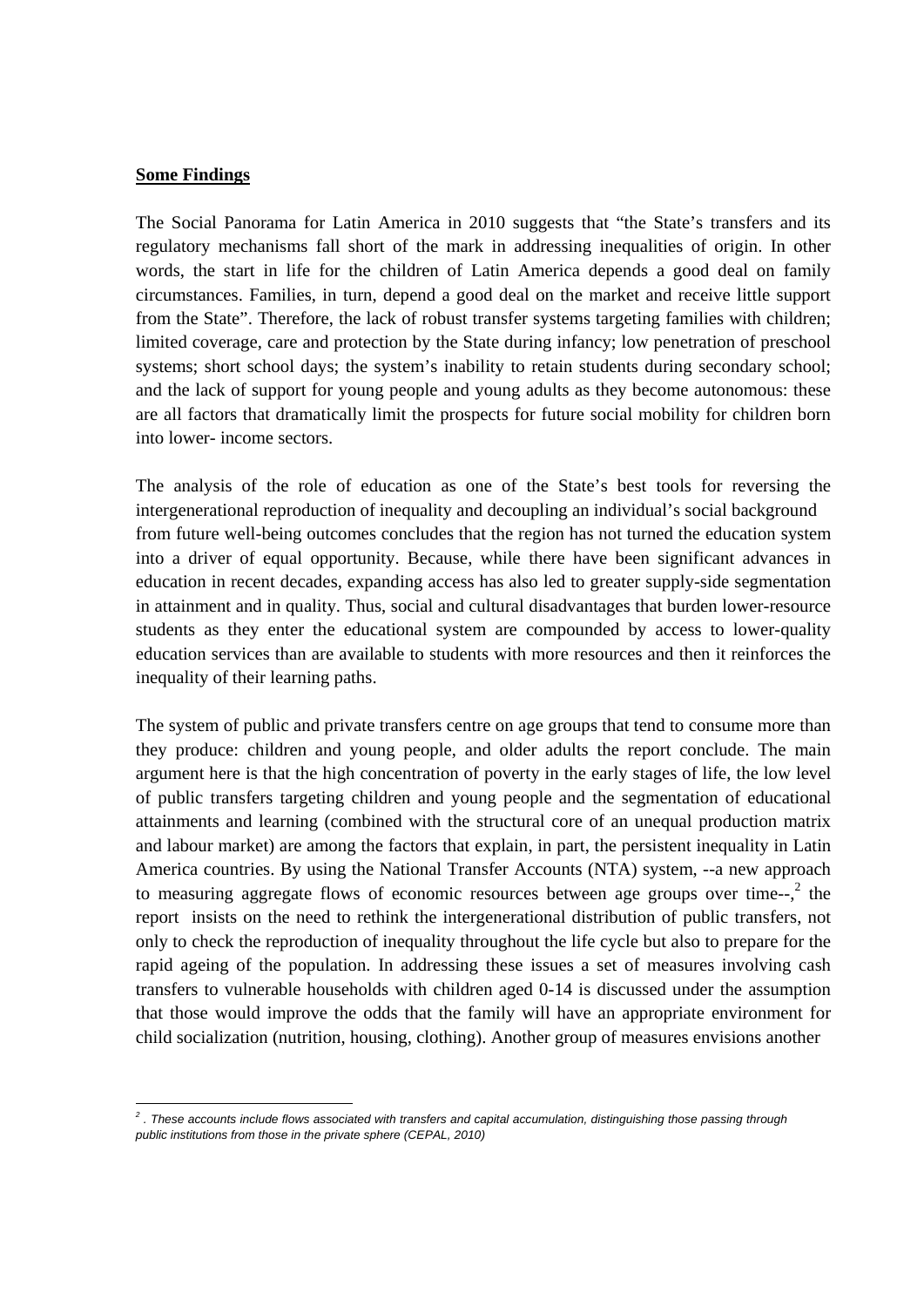set of cash transfers for employment and training services targeting young people in the process of becoming emancipated adults (15-24 years of age).

The analysis of the incidence of public spending by age group and socio-economic level (defined as the educational level of the head of household) and by sectoral composition (education, health care and social spending) shows that a greater proportion of public transfers targets older persons, while families account for most of the transfers to children and young people and that is particularly true for Brazil (CEPAL, 2010). This pattern holds at all socioeconomic levels but it is significantly stronger at the highest level. The absolute progressivity of public spending is generally greatest in the case of children; it diminishes with rising age and then turns regressive, with greater benefits at the highest socio-economic levels. These differences are due to a large extent to the greater labour incomes of persons with higher educational levels, a determining factor in pension benefits. In Brazil, the point at which spending becomes regressive is age 45 and Chile is 54.

## *Are the public and private transfers helping to promote intergenerational relations (and solidarity) in Latin America?*

The findings show the importance of public social spending as an instrument for channelling resources to the poorest population segment and of the importance of social development as a driver of economic development that led the region's countries to gradually increase this type of spending. Thus, the increase in social spending could be viewed as carrying an implict concern with intergenerational reproduction and practices of solidarity, although it is not stated in these terms in the Social Panorama for Latin America. In pointing to the levels of deprivation and inequality between and within age groups, the findings suggest the difficulties and costs of reproduction for individuals of different groups. Under the perspective of human rights and social justice, --the principles guiding any intergenerational community development project-- these findings are indicative not only of how public and private transfer influence the interaction among age groups but also the different needs of those groups. These findings however, fall short of showing how solidarity between generations flow through the public and private transfers. Regarding this issue, previous studies noted the existence of a reverse intergenerational flow, where benefits to the old end up benefitting younger generations instead of the old getting resources from the young (Saad, 2005, Camarano, 2005). To some people this flow is considered unnatural or even wrong because, implicitly the social contract within the kinship group expects a uniderectional exchange between generations (resources flowing from the young to the old).

In fact, broadly framed under the perspective of "distributional justice between age cohorts", the analysis of the public and private transfers for Latin America implicitly assumed that some age groups are benefiting from the public transfers in detriment of others (Zero- Sum Game). The classical economic rationale of the analysis noted that public and private transfers are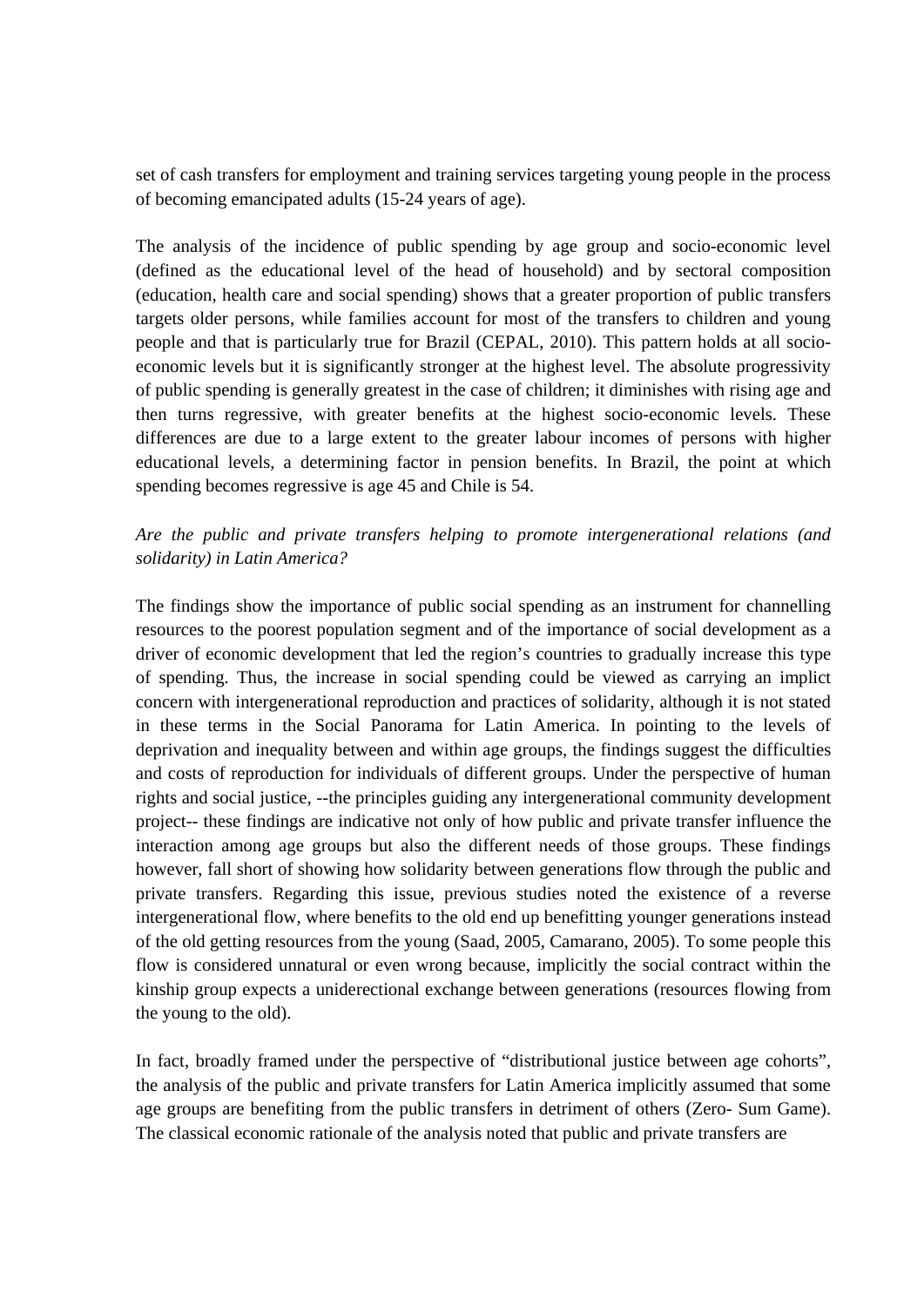centered on age groups that tend to consume more than they produce and then there is a need to rethink the system of public and private transfers. It also recognized that the state, market and families are responsibles to generate mechanisms to develop individual's skills to compete for social mobility. However, the extent that individualism and competition for resources can be hurtful for the relationship across generations is not a concern. In conclusion, in putting emphasis on both inequality between groups and within groups, --e.g. poor students benefit less from the public tranfers and has worse educations regardless of their age—the analysis paradoxiacally questions the main assumption of the equity model. In other words, how can the competition for public and private resources between age groups (a central issue of the intergenerational equity approach used), be evaluated in the noticeable context of inequality within age groups as noticed by the Social Panorama for Latin America.

#### *What do we learn from the Latin American case?*

We learned that creative social policies and expansion of social protection systems can be crucial in changing the lives of the most needy and for improving citizenship. Despite all the criticisms of the Conditional Cash Transfer Benefits, including fostering political clientelism with a strong negative gender bias, there are some positive results too. For example, the inclusion of the poor in a dynamic cycle of a receiving a regular payment of benefits and accomplishing the obligation of sending children regularly to school as well as visiting public health centers, has meant more than simply better economic conditions. For the first time, the very poor are socially visible and have an opportunity to express their demands to the State (Lavinas and Ferraz, 2 011). In other words, the beneficiaries of CCTB earn social legitimacy and recognition that they didn't have before. Thus, the Conditional Transfer Cash Benefits, as experienced in its different versions, helped to move the debate from an exclusively economic realm to culture in general. It introduces new actors and questions in the process of democratization and achievement of a full social citizenship. These new programs seem to be achieving both recognition and redistribution. Finally, the examples of Latin America noncontributive pensions remind us that the problem of private versus public solutions is a false contradiction. Society's willingness to benefit from families's caregiving and its unwillingness to share the costs will not go far in promoting cohesion and even less in terms of social and economic development.

We also learned that to advance a dialogue and understand relations across generations in broad terms, we should try to unlock the debate on intergenerational relations from the trap of economic management. Although the scale and allocation of public spending appears as a crucial source to support the reproduction and interaction across generations, we should advance the idea of multimensionalty of intergenerational relations and how those are related to solidarity practices. We also learned the importance of submiting technical discourses and their assumptions to a critical review because it is the way to politizice the debate on solidarity across generations and welfare To the extent that the technical discourses and knowledge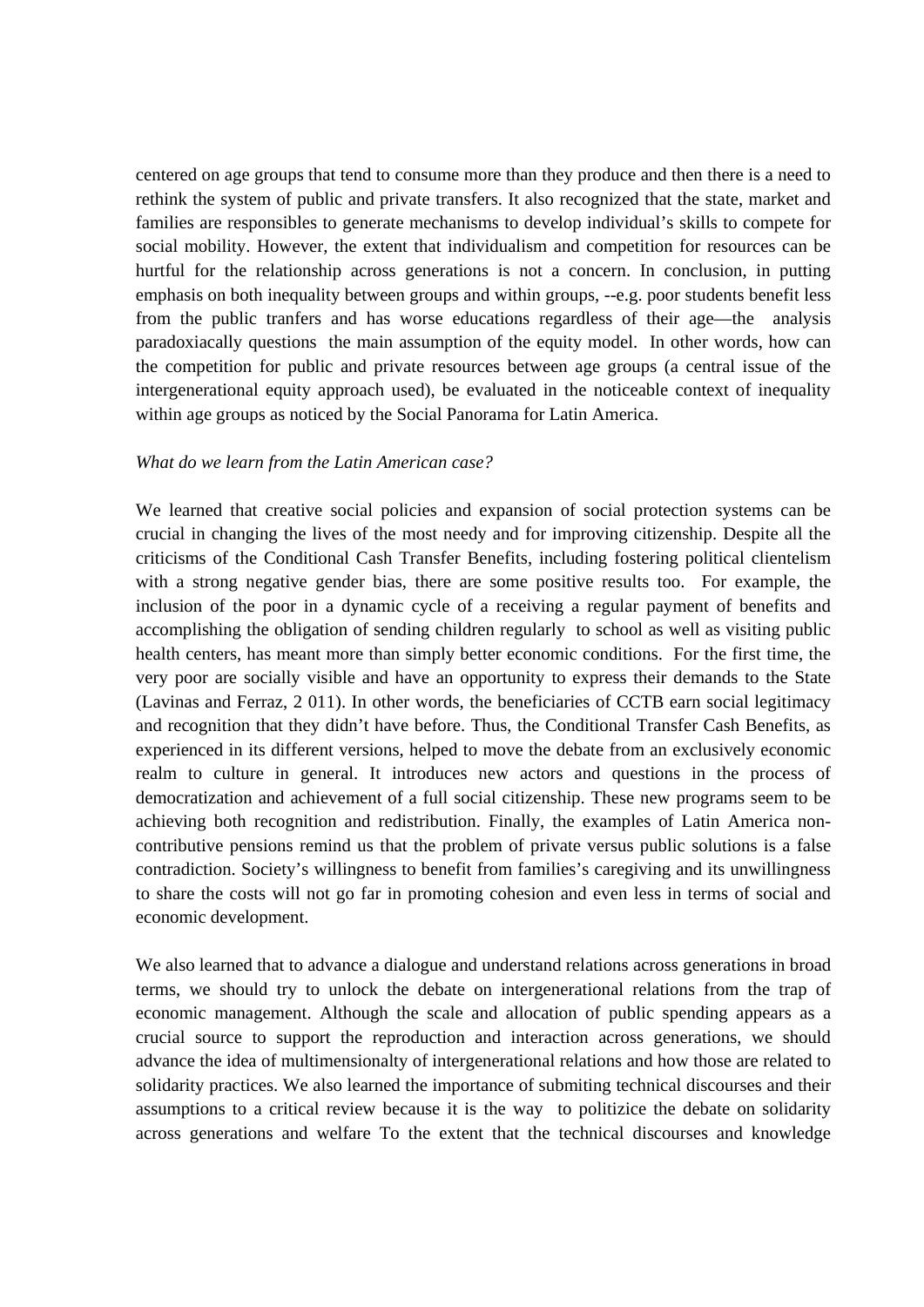ignore the need for public, resources of solidarity between generations, and even try to disqualify the benefits and social programs oriented to certain groups ( in general to the old as a non-productive group), they stimulate less participation from the State in promoting intergenerational solidarity. Therefore, we should be aware of the different perspectives and their normative and policy implications because the example of Latin America indicates that institutions and policy makers are not only managers of social risks but they can also be powerful sources in creating risks. By exercicing their decisions of power, they can also threaten the action of social movements and generate unnecessary coflict.

#### **References:**

CEPAL/ECLAC, Economic Commission for Latin America and the Caribbean/ UN). 2010. Social Panorama of Latin America 2010. Libros de la CEPAL, November 2010.

Collins, R. 1998. The Sociology of Philosophies: A Global Theory of Intellectual Change. Belknap, Harvard University Press.

Epejo, A; Filguera, F and Rico , M N. 2010. Familias Latinoamericanas: organizacion del trabajo remunerado y de cuidado. ( not published).

Goldani, A. M. 2005. "Intergenerational Contracts and the Reconstruction of the Welfare State. Why should we Rethink this Relationship? ? In The New Brazilian Elderly: Way Beyond Their Sixties? Camarano, Ana.A. (Org.). Chapter 7 ; pp:211-252. IPEA, Rio de Janeiro.

Goldani, A M, 2010. "Ageism" in Brazil What is it? Who does it? What to do with it? Revista Brasileira de Estudos de População, 27 (2), p. 385-405. (Journal of Brazilian Population Association). Rio de janeiro

Kuehne, V.S. (2003). The State of our Art: Intergenerational Program Research and Evaluation. Journa of Intergenrational Relationships, Vol1 Issue 1, pp:145-164.

Hattan-Yeo, A. and Toshio Ohsako (Editors) 2001. Intergenerational Programmes: Public Policy and Research Implications: An International Perspective. The Beth Johnson Foundation, 2001.

Kaufmann, Jean Claude. 2008. The Single Woman & the Fairytale Prince. The English Edition. Polity Press, MA, USA.

Lavinas, L. and Ferrraz, C. 2011. El Brasil Despues de Lula. Exitos y Desafios de la pobreza y el liderazgo regional. CIDOB-AECID. Barcelona, February 2011.